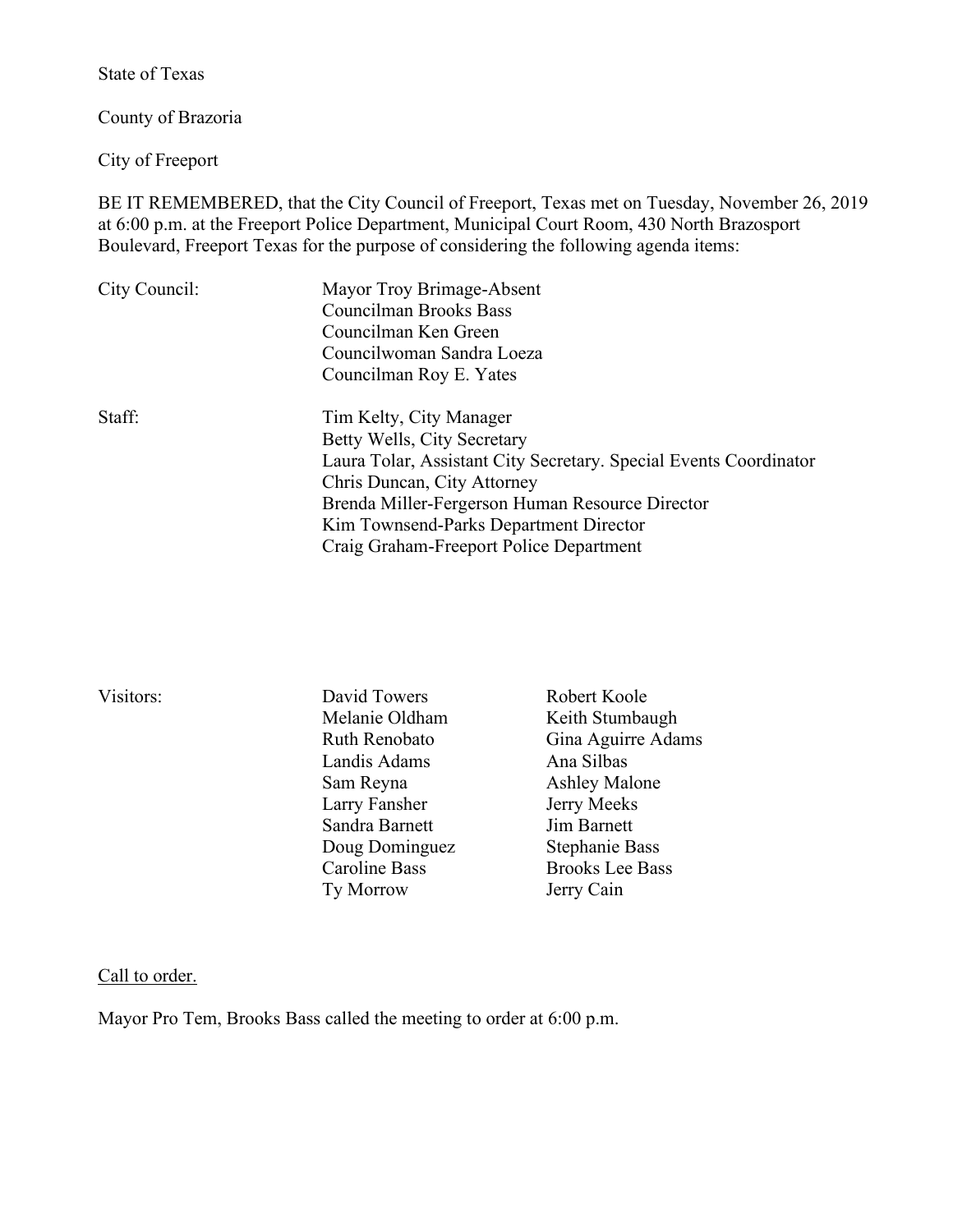# **REGULAR SESSION**

### Swearing in of Mayor Brooks Bass.

City Secretary Betty Wells swore in Mayor Pro-Tem, Brooks Bass as Mayor of the City of Freeport.

Mayor Brooks Bass spoke about the obligation and sacred duty of the employees and elected officials of the City of Freeport to our constituents. Mayor Bass said that he will continue to give this the best effort that he has, and he will continue to work for the entire City of Freeport. He said that it has been his honor to serve with the present and past Council over the last three years. Mayor Bass introduced his family.

### Consideration and possible appointment of Freeport resident to fill the Council position for Ward B.

City Attorney Chris Duncan said that regarding this item, it belongs in Executive Session under Texas Government Code Section 551.074. He recommends Council to take this item up in Executive Session and come back to Open Session after they deliberated. Mayor Bass asked if this is the consensus of Council. Councilwoman Loeza, and Councilman Green said yes.

Mayor Brooks Bass introduced the candidates for Ward B, there were six total candidates. Jerry Cain, Theodore Baker, Ana Silbas, Tyrone Morrow, Loren "Eric" Hayes, and James Barnett. Each candidate was given five minutes to share what they feel that they can add to the Council.

Tyrone Morrow spoke to Council of his past service of Chief for Freeport Police Department and his separation from City Service. He said that he is a very strong advocate to make sure the City is doing what needs to be done. Mr. Morrow said that he is lucky to be part of Ward B, he said that he lives here. He sees that the City is moving in a great direction and the city has great leadership in place. Mr. Morrow said that he can bring a lot of things to the table based on his background, to make sure the City continues to move in the right direction. From contracting, doing bids, and identifying the best practices out there in the industry. He will bring all of these to the table. He wants to make sure the City of Freeport has the best possible processes and protocols. Mr. Morrow said that he has given back to the school district and is giving back to the kids over the last six years he wants to make sure the kids that have issues have the best possible outcome. Mr. Morrow said that with this position available in Ward B he can bring his talents to this board, and he feels that he is well deserving to do that.

Jerry Cain introduced himself to Council. He said that he was born in The City of Freeport. Mr. Cain said that he went to high school in the Hill Country. He attended Brazosport College, and The University of Texas. After school he managed Midas Muffler and Brakes for eighteen years. He now is the Shop Foreman for United Rentals, he has held this position for six years. He said that his involvement with the community and government has been more of a backseat approach. When this opportunity came up, he decided to apply for this position. Mr. Cain said that he is stepping out of his comfort zone, but with his management experience he is aware that tough decisions must be made. He knows that as long the decisions are made for the better of the purpose and in this case, the City of Freeport then it is well worth standing up for. He said that he is not a business man or a politician, he is just an average guy who loves this city. He said that he has no personal agenda or nothing to gain, other than to help the City be a better City. He said that he likes the direction the city is going, and he will continue to the direction we are going. He said that his promise if chosen is to work hard and do his best to make every decision that he makes for the better of the City of Freeport.